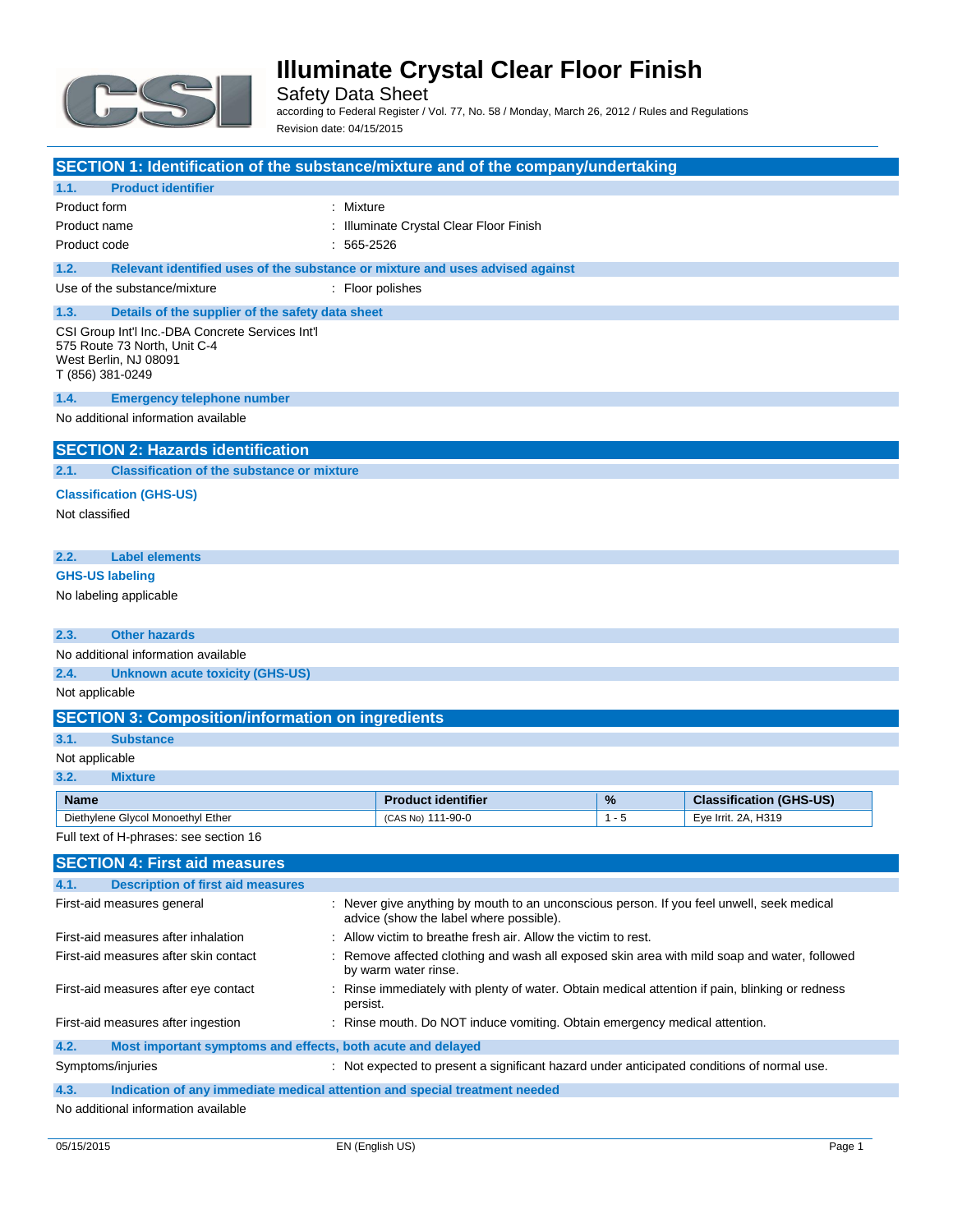Safety Data Sheet

according to Federal Register / Vol. 77, No. 58 / Monday, March 26, 2012 / Rules and Regulations

| <b>SECTION 5: Firefighting measures</b>                   |                                                                                                                                                                                                              |  |
|-----------------------------------------------------------|--------------------------------------------------------------------------------------------------------------------------------------------------------------------------------------------------------------|--|
| <b>Extinguishing media</b><br>5.1.                        |                                                                                                                                                                                                              |  |
| Suitable extinguishing media                              | : Foam. Dry powder. Carbon dioxide. Water spray. Sand.                                                                                                                                                       |  |
| Unsuitable extinguishing media                            | : Do not use a heavy water stream.                                                                                                                                                                           |  |
| 5.2.                                                      | Special hazards arising from the substance or mixture                                                                                                                                                        |  |
| No additional information available                       |                                                                                                                                                                                                              |  |
| 5.3.<br><b>Advice for firefighters</b>                    |                                                                                                                                                                                                              |  |
| Firefighting instructions                                 | : Use water spray or fog for cooling exposed containers. Exercise caution when fighting any<br>chemical fire. Prevent fire-fighting water from entering environment.                                         |  |
| Protection during firefighting                            | : Do not enter fire area without proper protective equipment, including respiratory protection.                                                                                                              |  |
| <b>SECTION 6: Accidental release measures</b>             |                                                                                                                                                                                                              |  |
| 6.1.                                                      | Personal precautions, protective equipment and emergency procedures                                                                                                                                          |  |
| 6.1.1.<br>For non-emergency personnel                     |                                                                                                                                                                                                              |  |
| Emergency procedures                                      | : Evacuate unnecessary personnel.                                                                                                                                                                            |  |
| 6.1.2.<br>For emergency responders                        |                                                                                                                                                                                                              |  |
| Protective equipment                                      | : Equip cleanup crew with proper protection.                                                                                                                                                                 |  |
| <b>Emergency procedures</b>                               | : Ventilate area.                                                                                                                                                                                            |  |
| 6.2.<br><b>Environmental precautions</b>                  |                                                                                                                                                                                                              |  |
|                                                           | Prevent entry to sewers and public waters. Notify authorities if liquid enters sewers or public waters.                                                                                                      |  |
| 6.3.                                                      | Methods and material for containment and cleaning up                                                                                                                                                         |  |
| Methods for cleaning up                                   | : Soak up spills with inert solids, such as clay or diatomaceous earth as soon as possible. Collect<br>spillage. Store away from other materials.                                                            |  |
| 6.4.<br><b>Reference to other sections</b>                |                                                                                                                                                                                                              |  |
| See Heading 8. Exposure controls and personal protection. |                                                                                                                                                                                                              |  |
| <b>SECTION 7: Handling and storage</b>                    |                                                                                                                                                                                                              |  |
| 7.1.<br><b>Precautions for safe handling</b>              |                                                                                                                                                                                                              |  |
| Precautions for safe handling                             | : Wash hands and other exposed areas with mild soap and water before eating, drinking or<br>smoking and when leaving work. Provide good ventilation in process area to prevent formation<br>of vapor.        |  |
| 7.2.                                                      | <b>Conditions for safe storage, including any incompatibilities</b>                                                                                                                                          |  |
| Storage conditions                                        | : Keep only in the original container in a cool, well ventilated place away from heat, hot surfaces,<br>sparks, open flame and other ignition sources. No smoking. Keep container closed when not in<br>use. |  |
| Incompatible products                                     | Strong bases. Strong acids.                                                                                                                                                                                  |  |
| Incompatible materials                                    | Sources of ignition. Direct sunlight.                                                                                                                                                                        |  |
| <b>Specific end use(s)</b><br>7.3.                        |                                                                                                                                                                                                              |  |
| No additional information available                       |                                                                                                                                                                                                              |  |
|                                                           | <b>SECTION 8: Exposure controls/personal protection</b>                                                                                                                                                      |  |
| <b>Control parameters</b><br>8.1.                         |                                                                                                                                                                                                              |  |
| <b>Illuminate Crystal Clear Floor Finish</b>              |                                                                                                                                                                                                              |  |
| <b>ACGIH</b>                                              | Not applicable                                                                                                                                                                                               |  |
| <b>OSHA</b>                                               | Not applicable                                                                                                                                                                                               |  |
| Diethylene Glycol Monoethyl Ether (111-90-0)              |                                                                                                                                                                                                              |  |
| <b>ACGIH</b>                                              | Not applicable                                                                                                                                                                                               |  |
| <b>OSHA</b>                                               | Not applicable                                                                                                                                                                                               |  |
|                                                           |                                                                                                                                                                                                              |  |
| 8.2.<br><b>Exposure controls</b>                          |                                                                                                                                                                                                              |  |
| Personal protective equipment                             | : Avoid all unnecessary exposure.                                                                                                                                                                            |  |
| Hand protection                                           | : Wear protective gloves/eye protection/face protection protective gloves.                                                                                                                                   |  |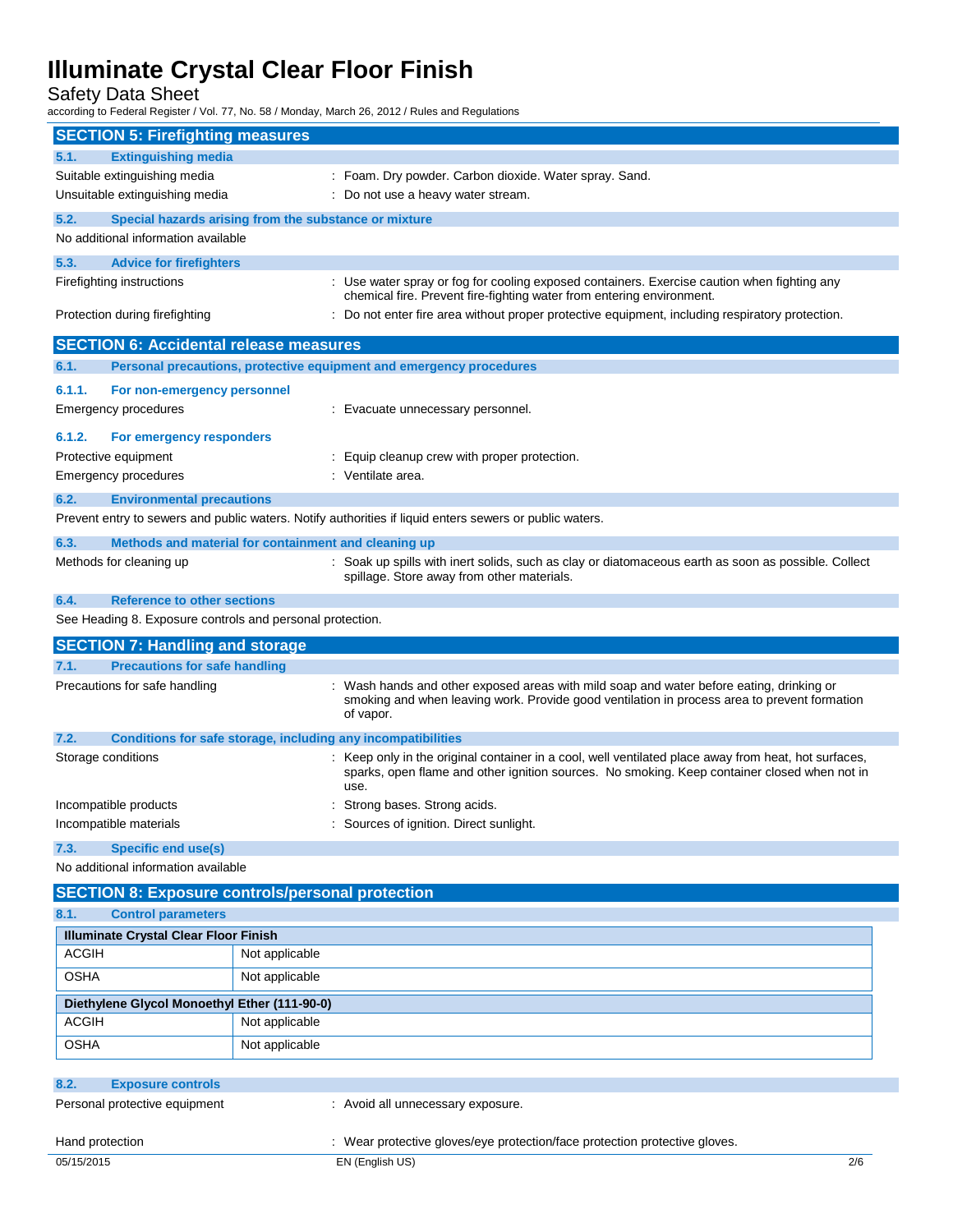Safety Data Sheet

according to Federal Register / Vol. 77, No. 58 / Monday, March 26, 2012 / Rules and Regulations

| Eye protection         | : Chemical goggles or safety glasses.    |
|------------------------|------------------------------------------|
| Respiratory protection | $\therefore$ Wear appropriate mask.      |
| Other information      | : Do not eat, drink or smoke during use. |

| <b>SECTION 9: Physical and chemical properties</b>            |                                                                                                                        |  |  |
|---------------------------------------------------------------|------------------------------------------------------------------------------------------------------------------------|--|--|
| Information on basic physical and chemical properties<br>9.1. |                                                                                                                        |  |  |
| Physical state                                                | : Liquid                                                                                                               |  |  |
| Color                                                         | milky                                                                                                                  |  |  |
| Odor                                                          | : Acrylic                                                                                                              |  |  |
| Odor threshold                                                | No data available                                                                                                      |  |  |
| pH                                                            | $8 - 8.5$                                                                                                              |  |  |
| Melting point                                                 | No data available                                                                                                      |  |  |
| Freezing point                                                | No data available                                                                                                      |  |  |
| Boiling point                                                 | $: 212 - 220$ °F                                                                                                       |  |  |
| Flash point                                                   | No data available                                                                                                      |  |  |
| Relative evaporation rate (butyl acetate=1)                   | : No data available                                                                                                    |  |  |
| Flammability (solid, gas)                                     | : No data available                                                                                                    |  |  |
| <b>Explosion limits</b>                                       | No data available                                                                                                      |  |  |
| <b>Explosive properties</b>                                   | No data available                                                                                                      |  |  |
| Oxidizing properties                                          | No data available                                                                                                      |  |  |
| Vapor pressure                                                | No data available                                                                                                      |  |  |
| Relative density                                              | 1.03                                                                                                                   |  |  |
| Relative vapor density at 20 °C                               | Same as water                                                                                                          |  |  |
| Solubility                                                    | Soluble in water.<br>Water: Solubility in water of component(s) of the mixture :<br>• 71 g/100ml • • • • 0.1 g/100ml • |  |  |
| Log Pow                                                       | : No data available                                                                                                    |  |  |
| Log Kow                                                       | No data available                                                                                                      |  |  |
| Auto-ignition temperature                                     | No data available                                                                                                      |  |  |
| Decomposition temperature                                     | No data available                                                                                                      |  |  |
| Viscosity                                                     | No data available                                                                                                      |  |  |
| Viscosity, kinematic                                          | No data available                                                                                                      |  |  |
| Viscosity, dynamic                                            | No data available                                                                                                      |  |  |
| 9.2.<br><b>Other information</b>                              |                                                                                                                        |  |  |

No additional information available

|                                                      | <b>SECTION 10: Stability and reactivity</b>      |  |  |
|------------------------------------------------------|--------------------------------------------------|--|--|
| 10.1.                                                | <b>Reactivity</b>                                |  |  |
|                                                      | No additional information available              |  |  |
| 10.2.                                                | <b>Chemical stability</b>                        |  |  |
|                                                      | Stable under normal conditions. Not established. |  |  |
| 10.3.                                                | <b>Possibility of hazardous reactions</b>        |  |  |
| Not established.                                     |                                                  |  |  |
| 10.4.                                                | <b>Conditions to avoid</b>                       |  |  |
| Direct sunlight. Extremely high or low temperatures. |                                                  |  |  |
| 10.5.                                                | <b>Incompatible materials</b>                    |  |  |
| Strong acids. Strong bases.                          |                                                  |  |  |
| 10.6.                                                | <b>Hazardous decomposition products</b>          |  |  |
|                                                      | Fume, Carbon monoxide, Carbon dioxide.           |  |  |
|                                                      | <b>SECTION 11: Toxicological information</b>     |  |  |
| 11.1.                                                | Information on toxicological effects             |  |  |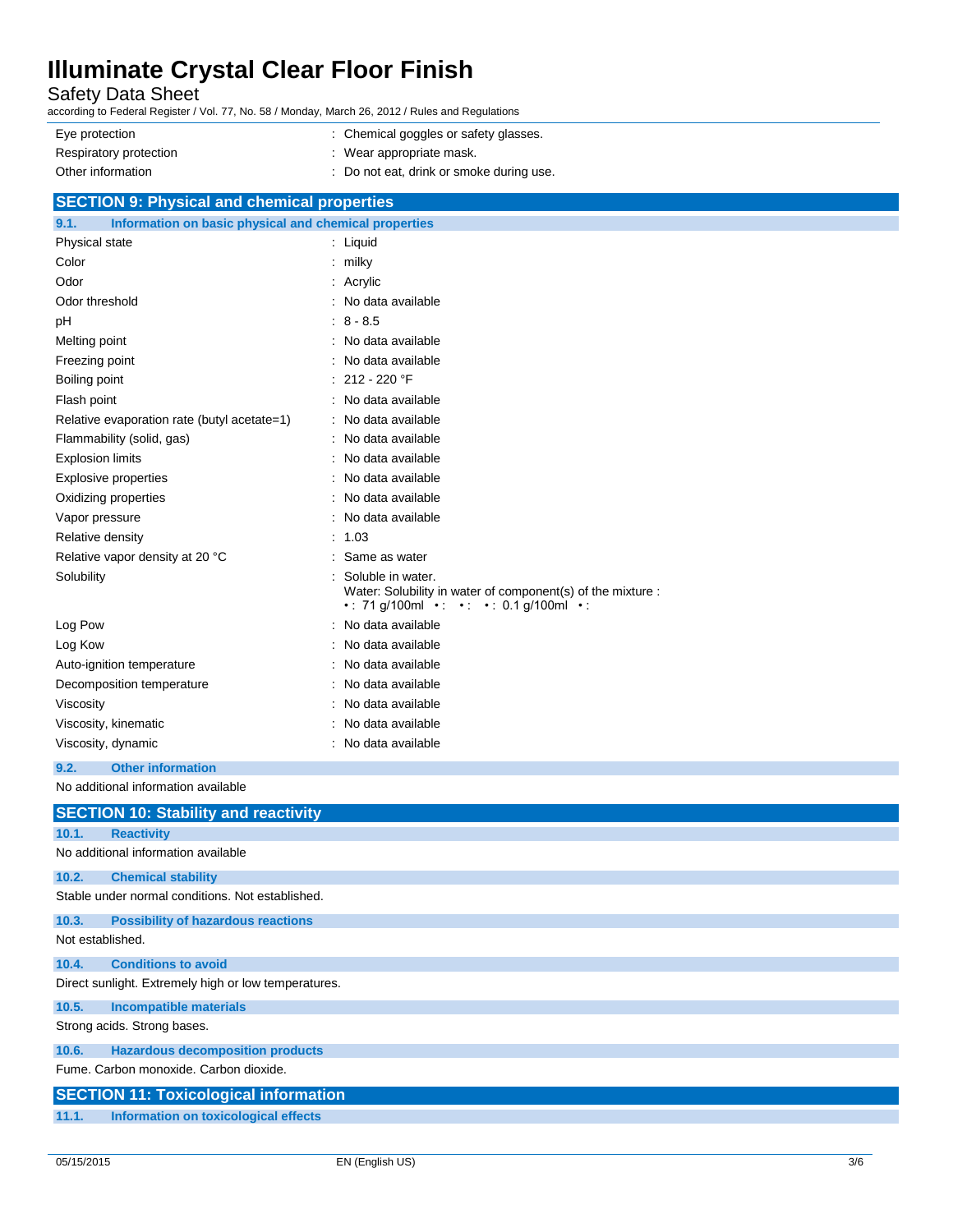Safety Data Sheet

according to Federal Register / Vol. 77, No. 58 / Monday, March 26, 2012 / Rules and Regulations

| Acute toxicity                                         | : Not classified                                                    |
|--------------------------------------------------------|---------------------------------------------------------------------|
| Diethylene Glycol Monoethyl Ether (111-90-0)           |                                                                     |
| LD50 oral rat                                          | 5445 mg/kg (Rat)                                                    |
| LD50 dermal rat                                        | 5940 mg/kg (Rat)                                                    |
| LD50 dermal rabbit                                     | $> 5000$ mg/kg (Rabbit)                                             |
| LC50 inhalation rat (mg/l)                             | $> 5.2$ mg/l/4h (Rat)                                               |
| ATE US (oral)                                          | 5445.000 mg/kg body weight                                          |
| ATE US (dermal)                                        | 5940.000 mg/kg body weight                                          |
| Skin corrosion/irritation                              | : Not classified                                                    |
|                                                        | pH: 8 - 8.5                                                         |
| Serious eye damage/irritation                          | : Not classified                                                    |
|                                                        | pH: 8 - 8.5                                                         |
| Respiratory or skin sensitization                      | : Not classified                                                    |
| Germ cell mutagenicity                                 | : Not classified                                                    |
| Carcinogenicity                                        | : Not classified                                                    |
| Reproductive toxicity                                  | : Not classified                                                    |
| Specific target organ toxicity (single exposure)       | : Not classified                                                    |
| Specific target organ toxicity (repeated<br>exposure)  | : Not classified                                                    |
| Aspiration hazard                                      | : Not classified                                                    |
| Potential Adverse human health effects and<br>symptoms | : Based on available data, the classification criteria are not met. |

| <b>SECTION 12: Ecological information</b>     |                                                                               |  |  |
|-----------------------------------------------|-------------------------------------------------------------------------------|--|--|
| 12.1.<br><b>Toxicity</b>                      |                                                                               |  |  |
| Diethylene Glycol Monoethyl Ether (111-90-0)  |                                                                               |  |  |
| LC50 fish 1                                   | 12900 mg/l (96 h; Salmo gairdneri (Oncorhynchus mykiss); Flow-through system) |  |  |
| EC50 Daphnia 1                                | 3940 mg/l (48 h; Daphnia magna)                                               |  |  |
| EC50 other aquatic organisms 1                | 10661 mg/l (Echinoidea; Growth)                                               |  |  |
| LC50 fish 2                                   | 9650 mg/l (96 h; Pimephales promelas; Flow-through system)                    |  |  |
| 12.2.<br><b>Persistence and degradability</b> |                                                                               |  |  |
| <b>Illuminate Crystal Clear Floor Finish</b>  |                                                                               |  |  |
| Persistence and degradability                 | Not established.                                                              |  |  |
| Diethylene Glycol Monoethyl Ether (111-90-0)  |                                                                               |  |  |
| Persistence and degradability                 | Readily biodegradable in water.                                               |  |  |
| Biochemical oxygen demand (BOD)               | 0.20 g O <sub>2</sub> /g substance                                            |  |  |
| Chemical oxygen demand (COD)                  | 1.85 g O <sub>2</sub> /g substance                                            |  |  |
| ThOD                                          | 1.9078849 g $O2/g$ substance                                                  |  |  |
| BOD (% of ThOD)                               | 0.11 % ThOD                                                                   |  |  |
| 12.3.<br><b>Bioaccumulative potential</b>     |                                                                               |  |  |
| <b>Illuminate Crystal Clear Floor Finish</b>  |                                                                               |  |  |
| Bioaccumulative potential                     | Not established.                                                              |  |  |
| Diethylene Glycol Monoethyl Ether (111-90-0)  |                                                                               |  |  |
| Log Pow                                       | $-1.19 - 0.08$                                                                |  |  |
| Bioaccumulative potential                     | Bioaccumulation: not applicable.                                              |  |  |
| 12.4.<br><b>Mobility in soil</b>              |                                                                               |  |  |
| Diethylene Glycol Monoethyl Ether (111-90-0)  |                                                                               |  |  |
| 0.032 N/m (25 °C)<br>Surface tension          |                                                                               |  |  |
| 40E<br>Othan advance offeets                  |                                                                               |  |  |

**12.5. Other adverse effects**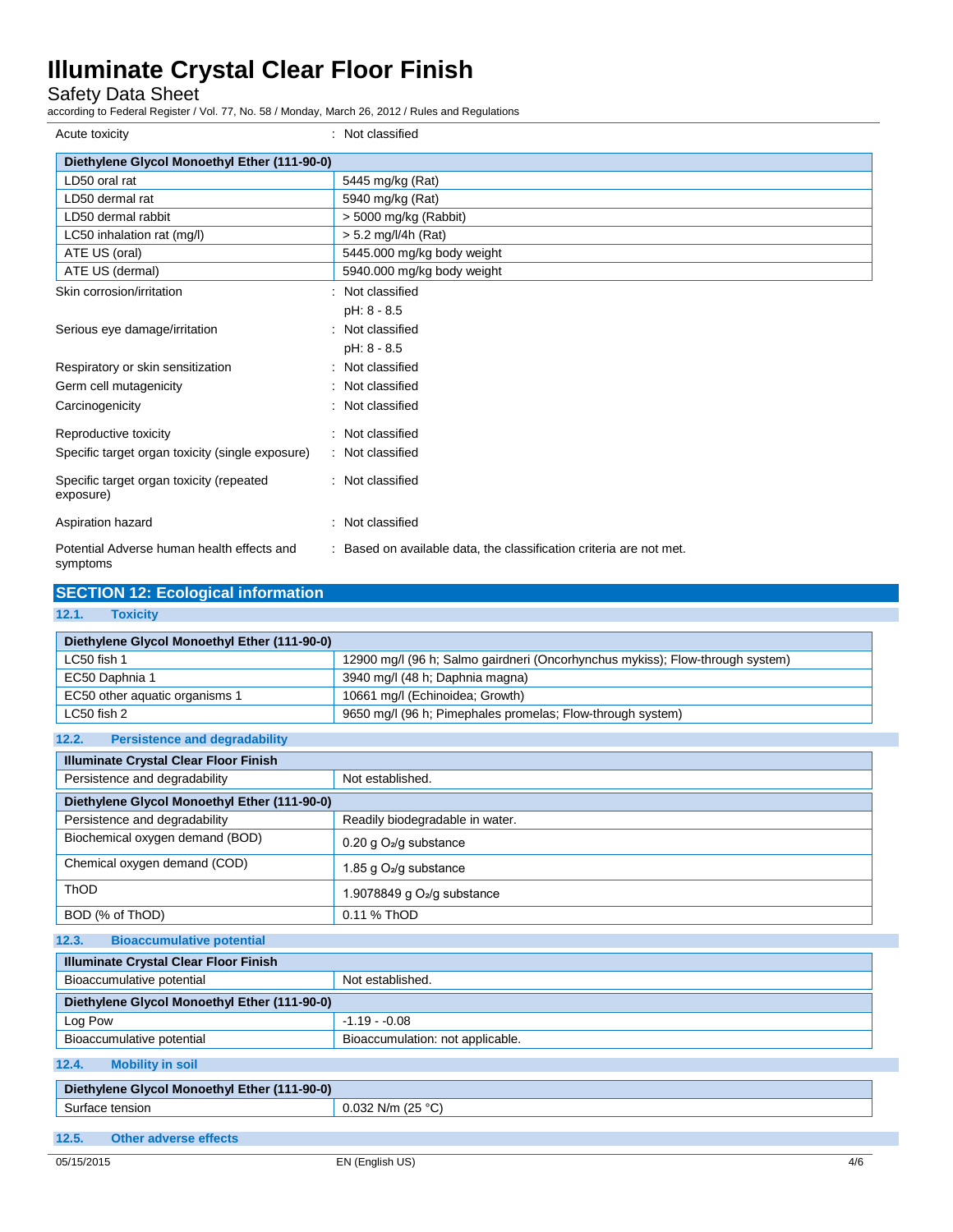Safety Data Sheet

according to Federal Register / Vol. 77, No. 58 / Monday, March 26, 2012 / Rules and Regulations

| Effect on the global warming               | : No known ecological damage caused by this product.                      |  |
|--------------------------------------------|---------------------------------------------------------------------------|--|
| Other information                          | : Avoid release to the environment.                                       |  |
| <b>SECTION 13: Disposal considerations</b> |                                                                           |  |
|                                            |                                                                           |  |
| <b>Waste treatment methods</b><br>13.1.    |                                                                           |  |
| Waste disposal recommendations             | : Dispose in a safe manner in accordance with local/national regulations. |  |
| Ecology - waste materials                  | : Avoid release to the environment.                                       |  |
|                                            |                                                                           |  |
| <b>SECTION 14: Transport information</b>   |                                                                           |  |

**Department of Transportation (DOT)** In accordance with DOT Not regulated for transport **Additional information** Other information **contracts** : No supplementary information available.

#### **ADR**

No additional information available

#### **Transport by sea**

No additional information available

#### **Air transport**

No additional information available

### **SECTION 15: Regulatory information**

### **15.1. US Federal regulations**

**Diethylene Glycol Monoethyl Ether (111-90-0)** Listed on the United States TSCA (Toxic Substances Control Act) inventory

### **15.2. International regulations**

**CANADA** No additional information available

#### **EU-Regulations**

No additional information available

**Classification according to Regulation (EC) No. 1272/2008 [CLP]** No additional information available

**Classification according to Directive 67/548/EEC [DSD] or 1999/45/EC [DPD]** Not classified

### **National regulations**

No additional information available

### **15.3. US State regulations**

No additional information available

| <b>SECTION 16: Other information</b> |            |  |
|--------------------------------------|------------|--|
| Revision date                        | 04/15/2015 |  |
| Other information                    | None.      |  |

Full text of H-phrases:

| <b>HVF</b><br>- | شatedor∨∶<br>$\sim$<br>eve<br>a/eve<br>. irritatior<br>ю<br>dar<br>⊶ner •<br>7UC<br>. . |
|-----------------|-----------------------------------------------------------------------------------------|
| 4319            | urritation.<br>eve<br>senous<br>.                                                       |